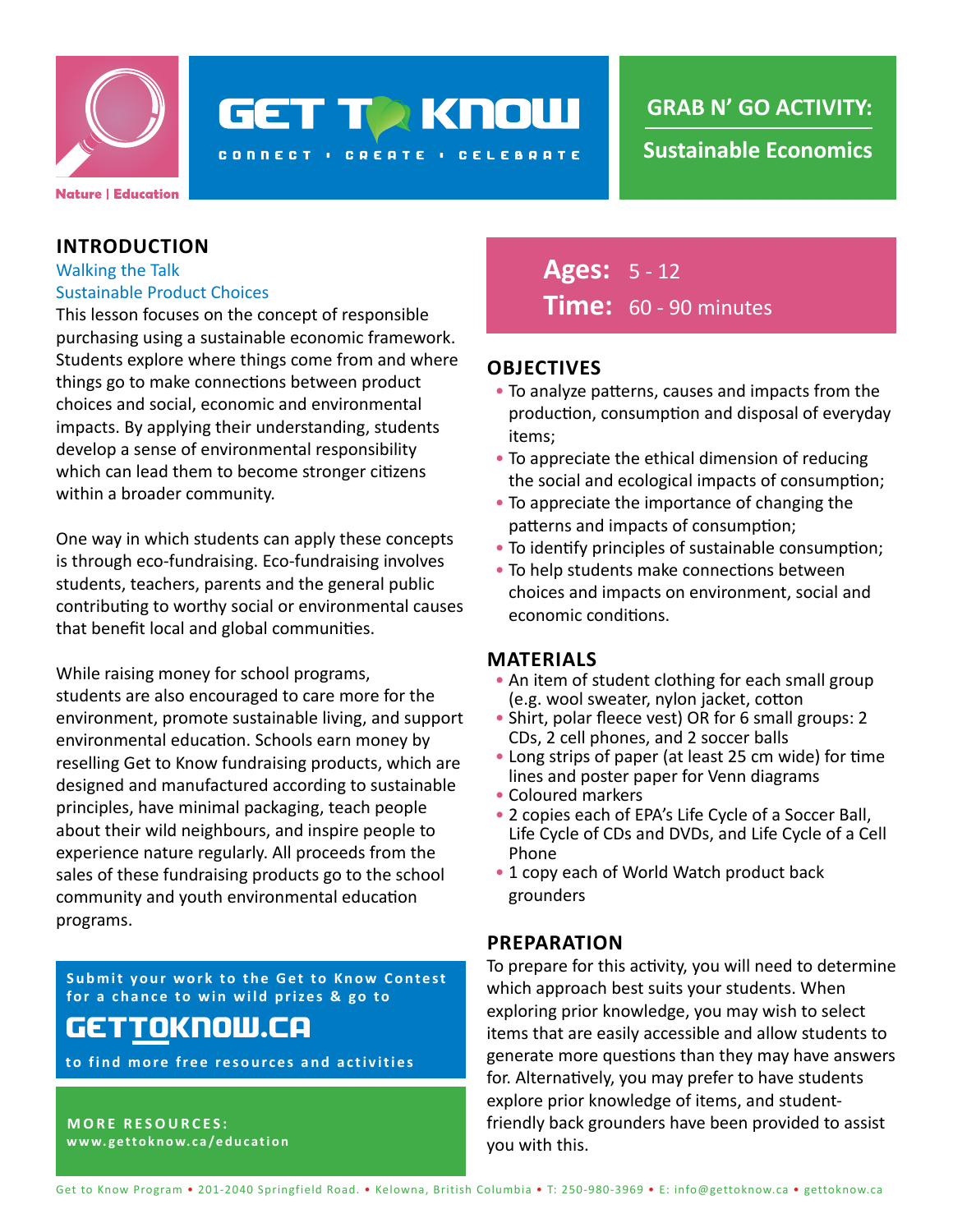

## **GET TO KNOW**

**CONNECT : CREATE : CELEBRATE** 

**GRAB N' GO ACTIVITY:**

**Sustainable Economics**

#### **PRIOR KNOWLEDGE**

Explore what your students already know about how products are made and what happens to things when they are no longer needed.

#### Option A

Have students select an item of clothing they are wearing and lead a class discussion.

#### Option B

Form small groups. Provide an item of student clothing to each group. The items can be identical or each group could explore items made from different materials. Have students discuss what they know and think they know about the item, using questions to guide their discussion.

#### Option C

Form six small groups. Provide each group with either a cell phone, CD or a soccer ball. Have students discuss what they know about the item, using questions to guide their discussion.

#### **DISCUSSION QUESTIONS**

- Where is the item made?
- How far did it travel to get to you?
- What is it made from?
- What else was needed to make this item?
- How often and for how long do you expect to use this item?
- How much did it cost to purchase?
- How much does that mean each use cost?
- When you no longer need this item, where does it go?
- What will happen to it then?
- How is this a problem?
- What else could be done?

#### **TIPS FOR ENHANCING THE EXPERIENCE**

Walking the Talk at School - Have students apply their understanding of sustainable choices to a real-life initiative in their school. Either by proposing changes to an existing one or creating a new one for a cause that matters to them. Visit the Get to Know website, request a fundraising package and review the products to identify what fits with the goals of their cause and propose their recommendations.

#### **BUILD A WEEE BOY**

Ask the class to bring in a range of e-waste related products that they throw away at home (packaging, paper, cans, mobile phones, printer cartridges, etc.) Based on the WEEE man, have students demonstrate important messages about sustainable product choices to others in the school community by constructing a WEEE boy.

#### [http://www.weeeman.org/html/do/education/pdf/](http://www.weeeman.org/html/do/education/pdf/WEEEboy.pdf ) [WEEEboy.pdf](http://www.weeeman.org/html/do/education/pdf/WEEEboy.pdf )

Compare Product Pairs – Study real-life products and form conclusions about the pros and cons that are revealed.

#### **SENIOR ELEMENTARY**

[http://www.weeeman.org/html/do/education/pdf/](http://www.weeeman.org/html/do/education/pdf/productpairs.pdf) [productpairs.pdf](http://www.weeeman.org/html/do/education/pdf/productpairs.pdf)

#### **SECONDARY**

[http://www.weeeman.org/html/do/education/pdf/](http://www.weeeman.org/html/do/education/pdf/Product_comparisons.pdf) [Product\\_comparisons.pdf](http://www.weeeman.org/html/do/education/pdf/Product_comparisons.pdf)